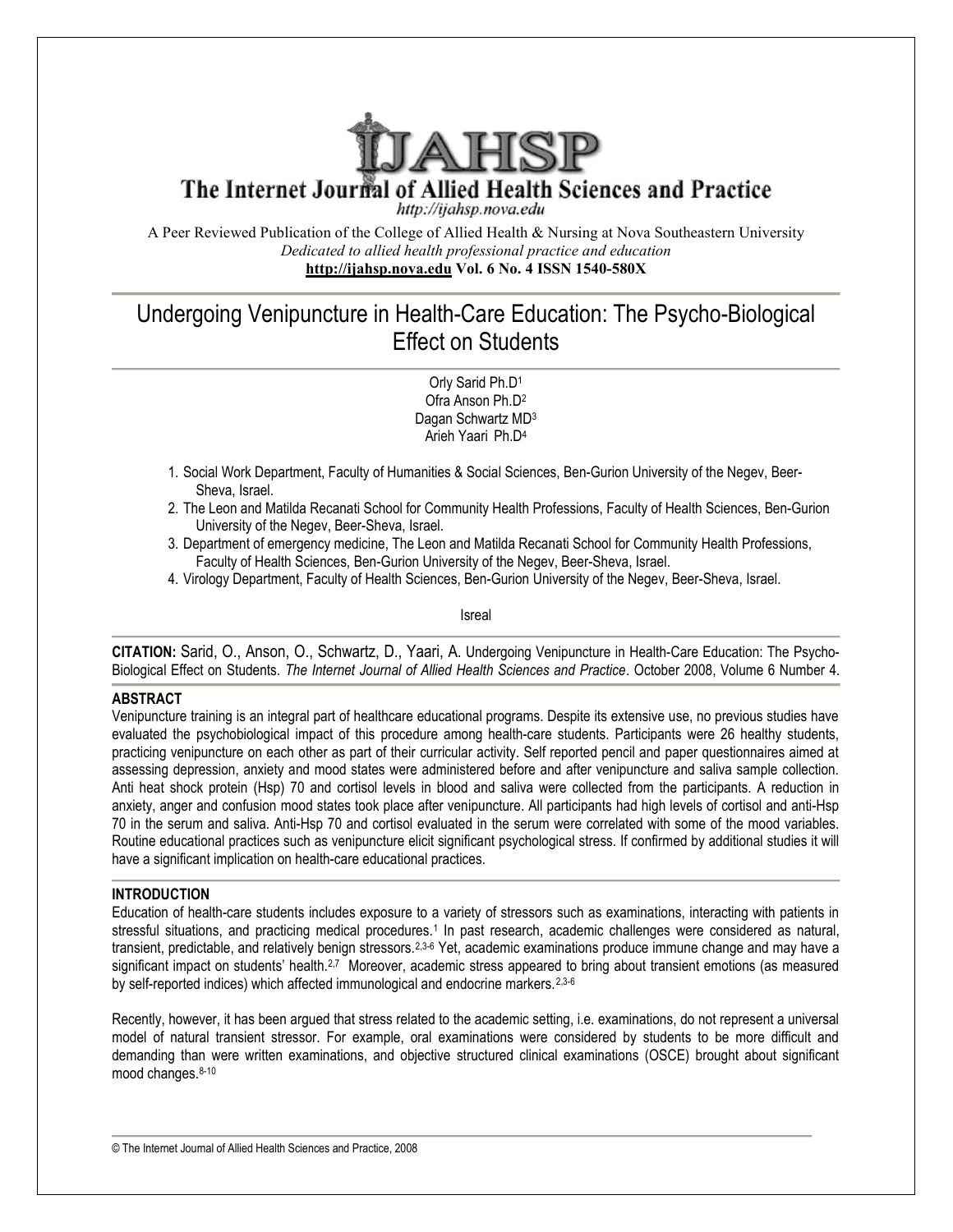Venipuncture practice is an integral part of most health-care educational programs. Many of these programs include performing venipucture on fellow students. The medical risks associated with this procedure are well documented, but no previous studies have evaluated the possible psychobiological impact of this procedure among health-care students. Previous studies showed that blood donation, which involves venipuncture, was regarded by most participants as stressful and triggered a psychological and physiological stress response. 11,12,13

Numerous biological markers have been previously used to objectively assess the level of psycho-physiological stress. Additionally, several studies have shown a correlation between an increase in the levels of such markers and pathopsychological and patho-physiological processes.14,15 For example, changes in hypothalamic–pituitary–adrenal (HPA) axis activation during prolonged stressful events resulted in a marked increase in the release of the stress-hormone cortisol from the adrenal. Cortisol release from the adrenal is regulated by the adrenocorticotropine releasing hormone (ACTH) from the pituitary, which in turn is primarily regulated by corticotropin releasing factor (CRF) from the paraventricular nucleus of the hypothalamus.<sup>16</sup> Enhanced levels of cortisol were previously reported to be correlated with anxiety disorders, depression<sup>17</sup>, and traumatic life events.<sup>18</sup> Thus, measurement of cortisol in serum and saliva can provide important information about hypothalamicpituitary-adrenal (HPA) axis activity in response to stress and its associations with psychological reactions.15,16

Heat shock proteins (Hsp) are intracellular proteins with prominent cytoprotective factor. They function to limit protein aggregation, facilitate protein refolding and chaperone proteins.<sup>19</sup> During periods of cellular stress, intracellular Hsp levels increase to provide cellular protection.<sup>20-23</sup> It has been recognized that Hsp, particularly Hsp 72, are also found extracellularly (eHsp 72), where they exhibit potent immunomodulatory effects on innate and acquired immunity. Circulating eHsp 72 levels also greatly increase during times of stress when an individual is exposed to a physical/psychological stressor or suffers from various pathological conditions.<sup>17</sup> It has been proposed that elevated eHsp 72 have a protective role by facilitating immunological responses during times of increased risk of pathogenic challenge and/or tissue damage.<sup>24</sup>

Notwithstanding the protective effects of the Hsp 70, other studies indicated the possibility that Hsps can lead, over the long term through the development of autoantibody, to chronic disease<sup>25,26</sup> such as hypertension<sup>27</sup>, rheumatoid arthritis<sup>28,29</sup>, and coronary heart disease.<sup>30</sup> Anti-Hsp 70 antibodies were observed among persons exposed to environmental stress and among persons working in noisy, dusty, and hot conditions.31,32

The study aims are twofold: 1. to examine the bio-psychological effects of venipuncture on self reported mood changes, anti-Hsp 70 and cortisol levels in saliva and blood. 2. To assess the correlations between these biological markers and the psychological self report indices.

#### **MATERIAL AND METHODOLOGY**

#### **Procedure and Participants**

The study population consisted of 26 healthy students, ten males and 16 females, age 24+ 3.3 years (range 19 to 29), studying towards their academic degree in emergency medicine. As part of their curricular activity during their first year of training, the students practiced venipuncture on each other. Nineteen students (73.1%) had received and conducted a venipuncture procedure during a high-school first-aid course or during their army service (which is mandatory); for the others, this was the first experience in venipuncture.

Pencil and paper questionnaires were distributed upon entering the practice hall (t1). Venipuncture practice, which was performed on fellow students, lasted for two hours, and was followed by a second application of the self reported scales (t2). All samples were taken between 16:00-18:00 as previously proposed.<sup>33</sup> The institutional Ethics Board approved the study. All participants provided written informed consent.

#### **Measures**

*1. Biological indicators*- blood and saliva samples collection and processing: Each student donated blood and saliva samples simultaneously. Blood was withdrawn by venipuncture into a gel serum separator tube. Immediately after clotting the blood samples were centrifuged at 1000 xg for 10 minutes at  $4^{\circ}$  C. Saliva samples were collected asking the participants to spit into a sterile plastic cup. Prior to spitting each student chewed a piece of parafilm for 2 minutes in order to enhance the saliva volume as described by Sarid et al.  $2.3$  Saliva samples were centrifuged at 1000 xg for 10 minutes at  $4^{\circ}$ C as were the blood samples. Serum and saliva samples were divided into aliquots in appropriate labeled tubes and kept at -70°C until testing.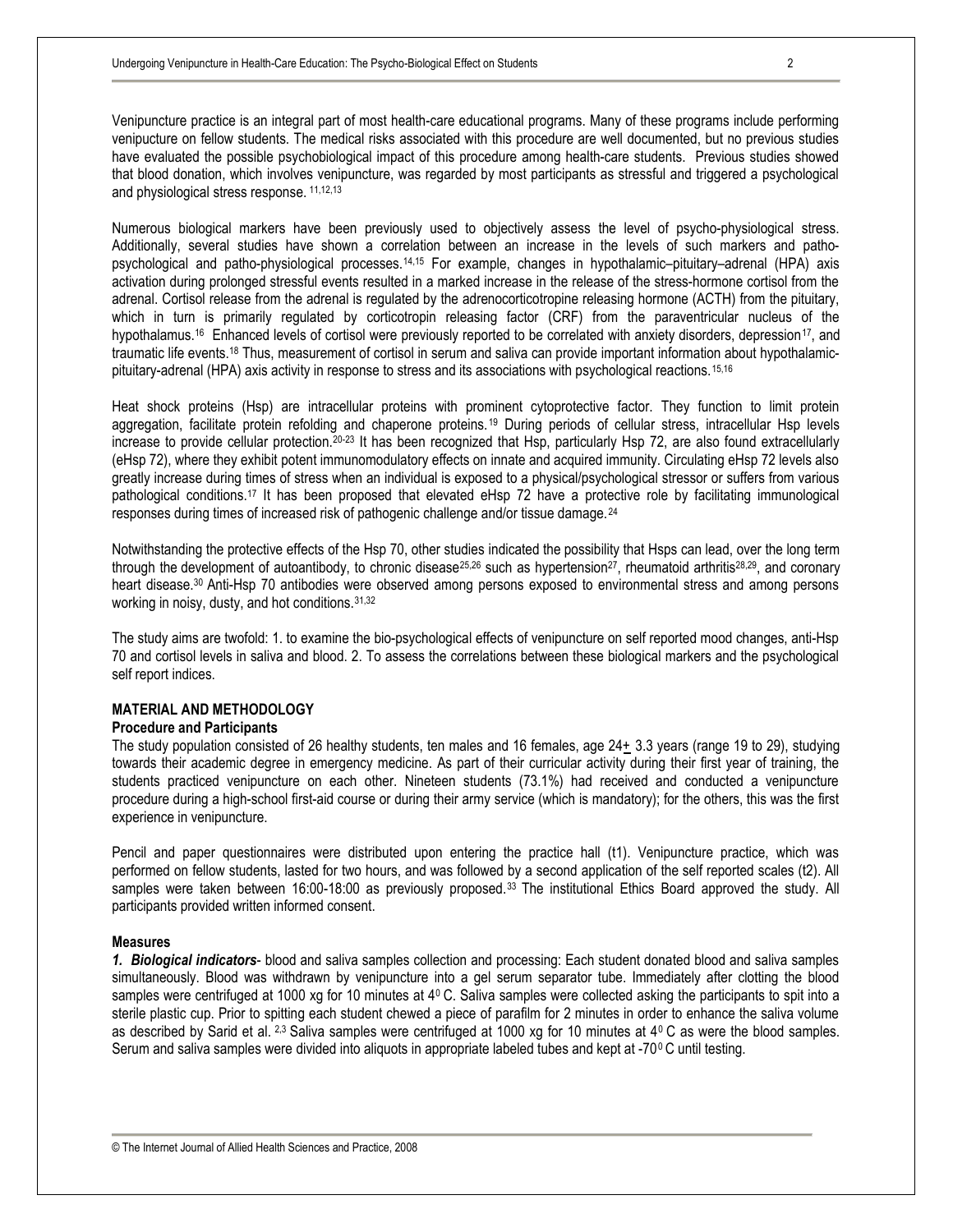## *Cortisol Testing*

- a. Serum cortisol was tested by using the automatic AxSYM system (Abbott Laboratories, Cicago, Illinois, USA), according to the manufacturer's instructions. Values are presented as  $\mu$ g/l. Normal range: 1.7-16.6  $\mu$ g/d, between 4-6 pm.
- b. b. Salivary cortisol was tested undiluted using the Salimetrics salivary cortisol enzyme immunoassay kit (Salimetrics LLC, State College, PA, USA). Values are presented as µg/l. (Normal ranges measured between 7-6 pm) are 0.308 µg/dl for males and 0.359 µg/dl for women.

#### *Determination of anti-human Hsp70 antibodies:*

Serum and saliva samples were tested for anti-human Hsp 70 using an anti-human Hsp70 (IgG/A/M) ELISA kit, (Stressgen Biotechnologies Corp., Victoria, BC, Canada). Experiments were performed exactly as recommended. The results were detected using a microplate ELISA reader at 450 nm and are expressed as mg/l.

#### *Dilution of samples:*

- a. Serum samples: In order to ensure that the result values are within the range of the standard curve and following the manufacturer's instructions the serum samples were diluted 1:700 (v/v) with the diluents provided with the kit. This dilution was found optimal after several prior experiments. After the appropriate dilution was determined the assay was performed following the manufacturer's instructions.
- b. Saliva samples: Following several experiments the kit was adapted for salivary anti-human Hsp70. Optimal results were achieved testing non-diluted saliva and following the manufacturer's instructions.

*2. Psychological measurement* - Pencil and paper questionnaires were distributed before and after venipuncture and saliva donation. The questionnaire included:

- a. The short form of the Sense of Coherence Scale.34,35 The concept of Sense of Coherence (SOC) portrays the degree to which a person perceives the world, and the inevitable stressful events he/she encounters, as comprehensible, manageable and meaningful challenges worth overcoming. Such orientation enables efficient recruitment of available resources to cope with a variety of demanding situations. High SOC facilitates flexibility, and increases the ability to effectively choose the adequate resources for a specific situation. Respondents reported, on a 7-point Likert scale, the degree to which each of the 13 statements represented their attitudes. Possible values ranged from 13-91 with the highest score indicating high SOC. Cronbach's α of 0.79 was observed, similar to past research conducted among students of the health professions. <sup>5</sup>
- b. Depression was estimated by the Beck Depression Inventory (BDI), a 21 item self-report rating inventory measuring characteristic feelings, behaviors and symptoms of depression. The students were asked to indicate, on a four point Likert scale, the degree to which each item had been present or absent during the past month. The final score is the sum of the 21 responses.  $36, 37$  The range of possible values is 21 to 84, a low score indicating depression. In a previous study among an Israeli population, the scale was found valid and reliable.38 In the current study Cronbach's α was 0.93.
- c. Profile of Mood States (POMS)39 58 items which measure tension-anxiety (9 items), depression-dejection (15 items), anger-hostility (12 items), vigor (8 items), fatigue and confusion (7 items each). The students were asked to indicate to what extent each item represented their current mood on a five-point Likert scale. Higher values indicate a higher level of a specific mood. The Hebrew version of the questionnaire was found to be valid and reliable.<sup>6</sup> Cronbach's α range from 0.73 (confusion subscale at t1) to 0.94 (vigor sub-scale at t2).
- d. Anxiety was assessed by a 10-items symptoms sub-scale taken from the short version of the SCL-90-R.<sup>40</sup> This inventory is a self-report measure consisting of ten symptom-specific items. Participants rate each symptom on a 5 point Likert scale (e.g., 0 = "not at all," 4 ="extremely"). Scores ranged from 10 to 40, a high score indicating a higher level of anxiety. Cronbach's α range from 0.87 at t1 to 0.75 at t2.
- e. Socio-demographic characteristics, including age, sex, army service, past experience in venipuncture.

#### **Mode of Analysis**

First, descriptive statistics were presented for the biological markers. Second, student's *t*-test for paired samples was employed to examine possible changes in psychological variables measured at two time points. Third, partial correlations, controlling for age, were carried out between anti-Hsp 70 and cortisol and separately between psychological variables, followed by partial correlations between biological and psychological variables. Age was controlled for because of the range observed, from young adolescents to young adulthood. The a priori alpha level for analysis was p=<.05.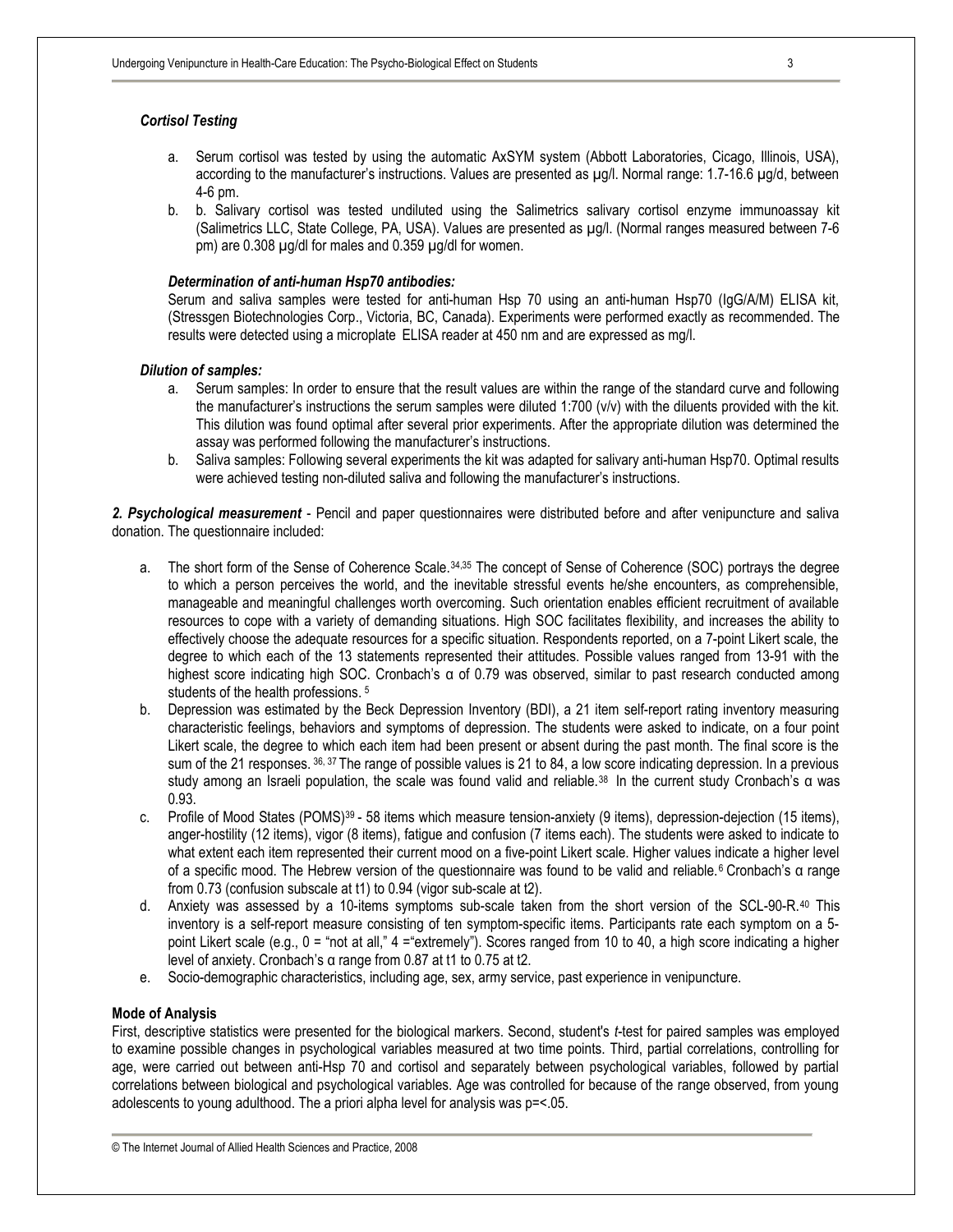### **RESULTS**

The prevalence of the measured biological markers is shown in Table 1

|           | Anti-Hsp 70   | Anti-Hsp 70   | Cortisol     | Cortisol      |
|-----------|---------------|---------------|--------------|---------------|
|           | serum (ma/l)  | saliva (mg/l) | serum (µg/l) | saliva (µg/l) |
| Mean (SD) | 333.5 (207.9) | 3.13(4.52)    | 87 (30.6)    | 2.6(2.3)      |
| Range     | 128.4-871.1   | $0.60 - 17.1$ | 39-158       | $0.4 - 7.8$   |

\_\_\_\_\_\_\_\_\_\_\_\_\_\_\_\_\_\_\_\_\_\_\_\_\_\_\_\_\_\_\_\_\_\_\_\_\_\_\_\_\_\_\_\_\_\_\_\_\_\_\_\_\_\_\_\_\_\_\_\_\_\_\_\_\_\_\_\_\_\_\_\_\_\_\_\_\_\_\_\_\_\_\_\_\_\_\_\_\_\_\_\_\_\_\_\_\_\_\_\_\_\_

Cortisol was detected in serum and saliva of all participants with a median of 84 µg/l for serum and 1.1 µg/l for salivary cortisol. Values of anti-Hsp 70 in serum were broadly distributed with a median level of 261.4 mg/l. Median value for anti-Hsp 70 in saliva was 1.53 mg/l.

Two male students practiced venipuncture and donated blood samples twice; the second venipuncture was performed one hour after the first. For the first student, serum anti-Hsp70 levels were 160.1 mg/l in the first sample and 200.2 mg/l in the second sample. For the second student, serum anti-Hsp70 levels were 735.1 mg/l in the first sample and 820 mg/l in the second sample

| Mood measurement | Mean (SD)    | Paired t test |         |  |  |
|------------------|--------------|---------------|---------|--|--|
|                  |              | t-value       | P       |  |  |
| Anxiety (t1)     | 15.53(5.2)   | 3.382         | $0.02*$ |  |  |
| Anxiety (t2)     | 12.38 (2.96) |               |         |  |  |
| <b>POMS</b>      |              |               |         |  |  |
| Tension (t1)     | 6.38(3.6)    | 1.72          | 0.097   |  |  |
| Tension(t2)      | 5.11(2.4)    |               |         |  |  |
| Depression (t1)  | 4.00(6.17)   | 1.88          | 0.072   |  |  |
| Depression (t2)  | 2.00(3.41)   |               |         |  |  |
| Anger (t1)       | 4.61(4.13)   | 2.58          | $0.02*$ |  |  |
| Anger (t2)       | 3.11(3.05)   |               |         |  |  |
| Vigor (t1)       | 19.5 (9.22)  | 2.01          | 0.056   |  |  |
| Vigor (t2)       | 21.35 (4.47) |               |         |  |  |
| Confusion (t1)   | 6.26(3.41)   | 3.757         | $0.01*$ |  |  |
| Confusion (t2)   | 4.00(1.78)   |               |         |  |  |
| Fatigue (t1)     | 4.68(0.91)   | 1.92          | 0.065   |  |  |
| Fatigue (t2)     | 4.27(0.83)   |               |         |  |  |

A statistically significant decline in anxiety, as measured by SCL-90 R, anger and confusion, as measured by POMS, took place between t1 and t2. A decline in tension, depression and fatigue from t1 to t2 had also been observed, though it did not reach statistical significance. Only the scores on the vigor sub-scale increased at t2, that is, after venipuncture (p=.056).

Summing up these findings in light of the first purpose of the study, these observations indicate that all participants had anti-Hsp 70 and cortisol in serum and saliva. Additionally, a change in all psychological indicators between t1 and t2, in the expected direction, took place; though only in three cases did these changes reach statistical significance. It should be noted that no statistically significant associations were observed between any of the above mentioned dependent variables and sociodemographic characteristics.

**Correlations between the biological and psychological parameters**: First, partial correlations (controlling for age) were calculated between the biological indicators. A statistically significant correlation was observed between anti-Hsp 70 antibodies in serum and anti-Hsp 70 antibodies in the saliva (r=0.67, p p≤0.001), and between salivary cortisol and serum cortisol (r=0.78, p p≤0.001). Anti-Hsp 70 and cortisol were not statistically significantly correlated in the saliva or in the serum.

Second, partial correlations were calculated between the transitory mood sub-scales, BDI, and SOC (see Table 3).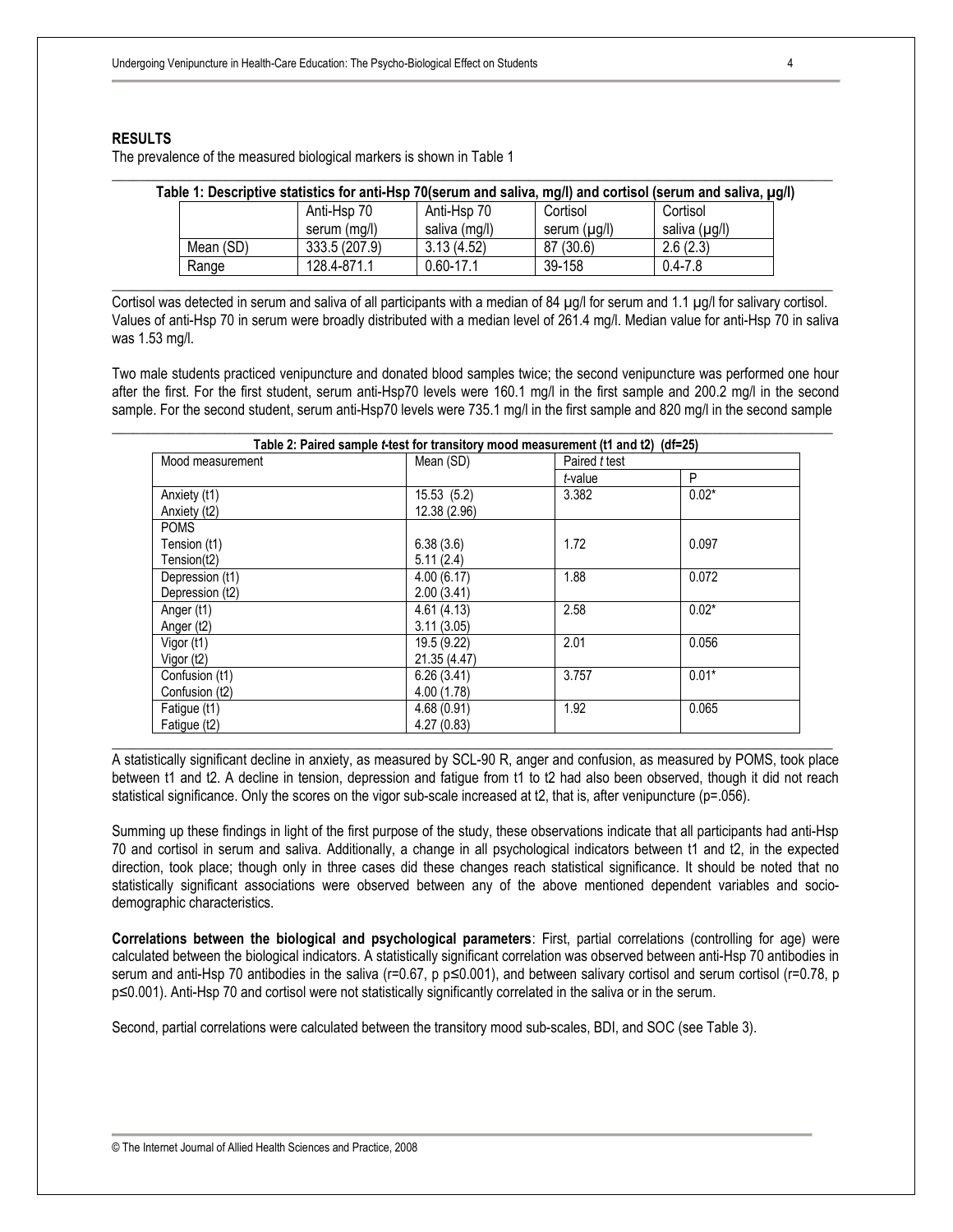|                   | <b>SOC</b>            | Anxiety<br>(1)    | Anxiety<br>(2)                | <b>BDI</b>           | Tension<br>(1)                | Depre<br>-ssion<br>(1) | Anger<br>(1)         | Vigor<br>(1)         | Fatigue<br>(1)                | Confu<br>sion<br>(1) | Ten<br>-sion<br>(2) | Depre-ssion<br>(2)   | Anger<br>(2)         | Vigor<br>(2)         |
|-------------------|-----------------------|-------------------|-------------------------------|----------------------|-------------------------------|------------------------|----------------------|----------------------|-------------------------------|----------------------|---------------------|----------------------|----------------------|----------------------|
| SO <sub>C</sub>   |                       |                   |                               |                      |                               |                        |                      |                      |                               |                      |                     |                      |                      |                      |
| Anxiety<br>(1)    | 0.26<br><b>NS</b>     |                   |                               |                      |                               |                        |                      |                      |                               |                      |                     |                      |                      |                      |
| Anxiety<br>(2)    | $0.41*$               | 0.3<br><b>NS</b>  |                               |                      |                               |                        |                      |                      |                               |                      |                     |                      |                      |                      |
| <b>BDI</b>        | $-0.44*$              | 0.05<br><b>NS</b> | $-0.1$<br><b>NS</b>           |                      |                               |                        |                      |                      |                               |                      |                     |                      |                      |                      |
| Tension<br>(1)    | $-0.52*$              | $0.58*$           | $0.62**$<br>0.32<br><b>NS</b> | 0.11<br><b>NS</b>    |                               |                        |                      |                      |                               |                      |                     |                      |                      |                      |
| Depression<br>(1) | $-0.53*$              | $0.45*$           | 0.32<br><b>NS</b>             | $0.5*$               | $0.69**$                      |                        |                      |                      |                               |                      |                     |                      |                      |                      |
| Anger<br>(1)      | $-0.39$<br><b>NS</b>  | $0.55*$           | 0.57                          | 0.24<br><b>NS</b>    | $0.79**$                      | $0.79**$               |                      |                      |                               |                      |                     |                      |                      |                      |
| Vigor<br>(1)      | 0.23<br><b>NS</b>     | 0.01<br><b>NS</b> | 0.15<br><b>NS</b>             | $-0.66**$            | $-0.15$<br><b>NS</b>          | $-0.43*$               | $-0.26$<br><b>NS</b> |                      |                               |                      |                     |                      |                      |                      |
| Fatigue<br>(1)    | $-0.64**$             | $0.64**$          | 0.26<br><b>NS</b>             | $0.46*$              | $0.64**$                      | $0.7***$               | $0.51*$              | $-0.46*$             |                               |                      |                     |                      |                      |                      |
| Confusion<br>(1)  | $-0.37$<br>${\sf NS}$ | $0.45*$           | $0.39*$                       | 0.07<br><b>NS</b>    | $0.81**$                      | $0.7**$                | $0.73**$             | $-0.19$<br><b>NS</b> | $0.6**$                       |                      |                     |                      |                      |                      |
| Tension<br>(2)    | $-0.18$<br><b>NS</b>  | 0.21<br><b>NS</b> | 0.12<br><b>NS</b>             | 0.22<br><b>NS</b>    | 0.14<br><b>NS</b>             | $-0.04$<br><b>NS</b>   | 0.13<br><b>NS</b>    | $-0.21$<br><b>NS</b> | $\overline{0.2}$<br><b>NS</b> | 0.24<br><b>NS</b>    |                     |                      |                      |                      |
| Depression<br>(2) | $-0.52*$<br><b>NS</b> | 0.27<br><b>NS</b> | 0.23<br><b>NS</b>             | 0.29<br><b>NS</b>    | $\overline{0.3}$<br><b>NS</b> | $0.45*$                | 0.28<br><b>NS</b>    | $-0.25$<br><b>NS</b> | 0.44<br>$\star$               | 0.13<br><b>NS</b>    | 0.12<br><b>NS</b>   |                      |                      |                      |
| Anger<br>(2)      | $-0.32$<br><b>NS</b>  | 0.27<br><b>NS</b> | $0.56*$                       | 0.12<br><b>NS</b>    | $0.53*$                       | $0.42*$                | $0.7***$             | $-0.11$<br><b>NS</b> | 0.32<br><b>NS</b>             | 0.39<br><b>NS</b>    | $-0.4$<br><b>NS</b> | 0.38<br><b>NS</b>    |                      |                      |
| Vigor<br>(2)      | 0.38<br><b>NS</b>     | 0.03<br><b>NS</b> | $-0.12$<br><b>NS</b>          | $-0.52*$             | $-0.31$<br><b>NS</b>          | $-0.49*$               | $-0.28$<br><b>NS</b> | $0.81**$             | $-0.54*$                      | $-0.3$<br><b>NS</b>  | $-0.8$<br><b>NS</b> | $-0.16$<br><b>NS</b> | $-0.06$<br><b>NS</b> |                      |
| Fatigue<br>(2)    | $-0.26$<br><b>NS</b>  | 0.26<br><b>NS</b> | 0.01<br><b>NS</b>             | 0.26<br><b>NS</b>    | 0.05<br><b>NS</b>             | $-0.1$<br>NS           | $-0.03$<br><b>NS</b> | $-0.36$<br><b>NS</b> | $0.43*$                       | 0.19<br><b>NS</b>    | $0.86**$            | 0.19<br><b>NS</b>    | $-0.08$<br><b>NS</b> | $-0.28$<br><b>NS</b> |
| Confusion<br>(2)  | $-0.16$<br><b>NS</b>  | 0.23<br><b>NS</b> | 0.26<br><b>NS</b>             | $-0.28$<br><b>NS</b> | $0.47*$                       | 0.14<br><b>NS</b>      | 0.14<br><b>NS</b>    | 0.09<br><b>NS</b>    | 0.17<br><b>NS</b>             | $0.44*$              | 0.33<br><b>NS</b>   | 0.27<br><b>NS</b>    | $-0.03$<br><b>NS</b> | 0.05<br><b>NS</b>    |

## **Table 3: Partial correlation matrix for psychological variables**

\*p≤0.05; p≤0.001

As observed in previous studies, SOC was negatively correlated with depression indices such as BDI and POMS sub-scale; with anxiety at t2; and with tension and fatigue at t1.

\_\_\_\_\_\_\_\_\_\_\_\_\_\_\_\_\_\_\_\_\_\_\_\_\_\_\_\_\_\_\_\_\_\_\_\_\_\_\_\_\_\_\_\_\_\_\_\_\_\_\_\_\_\_\_\_\_\_\_\_\_\_\_\_\_\_\_\_\_\_\_\_\_\_\_\_\_\_\_\_\_\_\_\_\_\_\_\_\_\_\_\_\_\_\_\_\_\_\_\_\_\_

Partial correlations, controlling for age and the level of the psychological markers at t1, were calculated between the biological indicators and the level of each psychological index at t2. Biological markers in serum correlated with a number of the mood variables: anti-Hsp 70 was positively correlated with anxiety at t2 (r=0.46, p≤0.05) and with anger at t2 (r=0.45 p≤0.05). Cortisol was negatively correlated with vigor at both measuring points (t1: r=-0.44, t2: r=-0.48, p≤0.05). Biological markers in the saliva did not yield any statistically significant correlation.

#### **DISCUSSION**

The current study examined the effect of venipuncture induced stress on biomarkers such as anti-Hsp 70 and cortisol in saliva and serum, and on psychological indices such as depression, anxiety and mood states. Furthermore, links between the biomarkers and psychological self-report indicators were examined.

The results showed high levels of cortisol were detected in the serum and saliva of all participants while they underwent venipuncture performed by their fellow students. Previous studies conducted with students in different academic settings reported high levels of cortisol in saliva<sup>8</sup> and in serum.<sup>41</sup>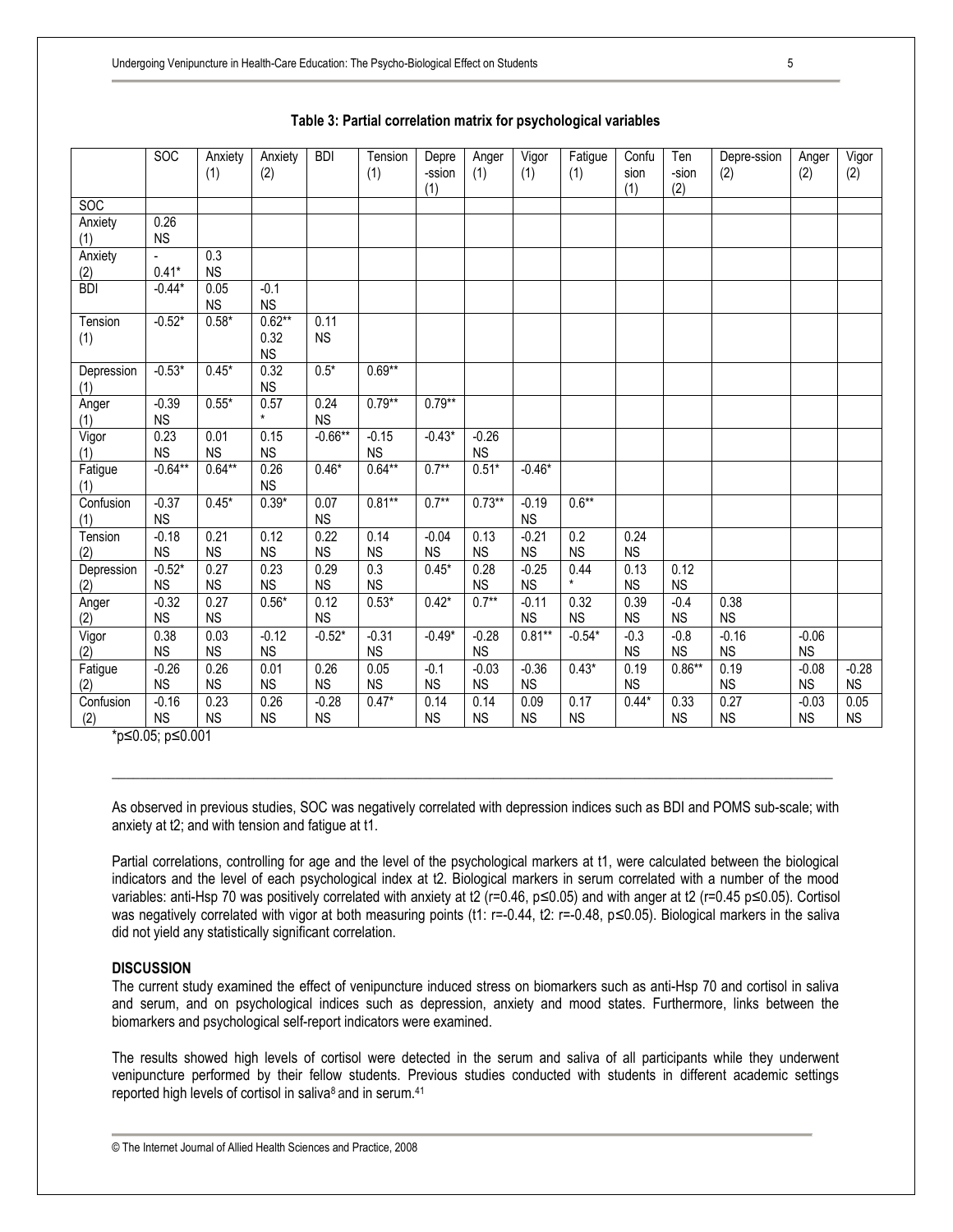A previous study employing similar method of analysis by ELISA detected lower levels of anti-Hsp 70 among the participants than were detected in the current study. It is suggested that antibodies to heat shock proteins are associated with a universal reaction to stressful situation.25,42 Yet, previous studies showed such response of auto-antibodies to heat shock proteins can be indicative of chronic conditions.<sup>28</sup> Other researchers, however, provided differing results and show no associations between anti-Hsp 70 and chronic states such as coronary disease.30,43 Two explanations are therefore provided. The first leans on Pockley's ideas<sup>25</sup> which suggest that the presence of both heat shock proteins and antibodies directed against heat shock proteins in normal individuals indicates that these proteins are not just indicative of disease. These stress proteins can interact with cellsurface receptors and elicit a range of biological activities including the downregulation of autoimmune disease and assist in the maintenance of the 'normal' state. Therefore, anti-Hsp 70 antibody reaction can be interpreted as a protective mechanism against stressful situations; a mechanism serving to restore disturbed equilibrium of an organism by switching off or attenuating the stress signal.30,44-46

The second explanation follows from the body of research which found anti-Hsp 70 to be associated with a variety of chronic diseases. Although our participants were young, healthy students studying towards their baccalaureate degree, a university academic setting can be regarded by students as stressful and induce a chronic activation of Hsp 70 and anti Hsp 70. Yet, only future research will be able to entangle the induction pattern of anti-Hsp 70at various measuring points as it relates to stressful situations.

The findings concerning the psychological indices used suggest that the participants experienced relatively high levels of anxiety, anger and confusion before the procedure of venipuncture and blood withdrawal took place; they also showed relatively low levels after completion of the procedure. Students also expressed an enhancement in the positive mood of vigor from the first to the second measurement. These results are in accordance with former studies which showed that short term stress can induce mood changes.<sup>10,47</sup> It was previously suggested that mood states such as happiness, anxiety, and anger can also be associated with change in blood pressure via sympathetic activation.<sup>48</sup> Moods such as anger, anxiety and happiness varied in the intensity of specific physiological reactions namely, blood pressure and heart rate and in their underlying hemodynamics of stroke volume, cardiac output, and total peripheral vascular.<sup>49</sup> Additionally, specific moods, such as anger, was associated with high signals of skin conductivity and electrocardiogram, an indication for high arousal.<sup>50</sup> Accordingly, our results support the idea of the specificity of mood states regarding their relationships with adrenomedullary response (cortisol) and chaperone reaction (anti-Hsp 70).

Additionally, the present study examined the relationships between the bio-markers and the psychological self-report indices. Some interesting relationships emerged: levels of anxiety and anger, reported after the procedure of venipuncture, were positively associated with values of anti-Hsp70 in serum. In other words, anti-Hsp 70 in the serum was related to feelings of anxiety and anger, but only at the second measurement; that is, after these feelings declined. Furthermore, in an effort to explain the psycho-biological findings, we suggest that moods such as anger and anxiety, which are known to be related to the activation of the autonomic responses and an increase of the sympathetic system,<sup>51</sup> might have been related to the induction of anti Hsp 70. Moreover, former findings in animal models interpreted the significant increase in Hsp 70 expression after stressful exposure as an important and protective role of Hsp 70 in combating stress. The unregulated expression after stressful exposure was regarded vital to cellular and tissue protection.<sup>23</sup> It can cautiously be suggested that anti-Hsp 70 provided an adaptive and protective mechanisms against negative moods such as anger and anxiety.<sup>7,25,30,44</sup>

However, in the current study, the time dependent pattern of this biomarker is unknown. Future studies are called to examine it in a prospective way, employing repeated measurements on saliva, blood and self reported psychological indices in an effort to show the pattern of anti-Hsp 70 before, during and after a brief stress situation and the examine the relationships with psychological measurements. Furthermore, our results showed the levels of serum cortisol were inversely related to the levels of self-reported vigor before and after the procedure of venipuncture. Following this finding, a number of suggestions emerge: it would seem that serum cortisol was a more sensitive measure for changes in positive mood than were levels of salivary cortisol. This result is surprising as salivary and serum cortisol correlated positively, though it is possible that the smaller variance in salivary cortisol hampered the correlations with vigor mood state.

Our findings add to the existing body of research which suggested that high levels of positive mood such as vigor are associated with the down regulation of the sympathetic adrenal system. Specifically, higher reports of positive mood were associated with lower levels of cortisol.<sup>52,53</sup> The relationship between reduced cortisol and positive affect is potentially relevant to health, as cortisol is a key stress hormone related to a range of pathologies.54,55 Furthermore, health educators teaching medical procedure are therefore called to keep in mind the possible psychobiological effect of these procedures on their students.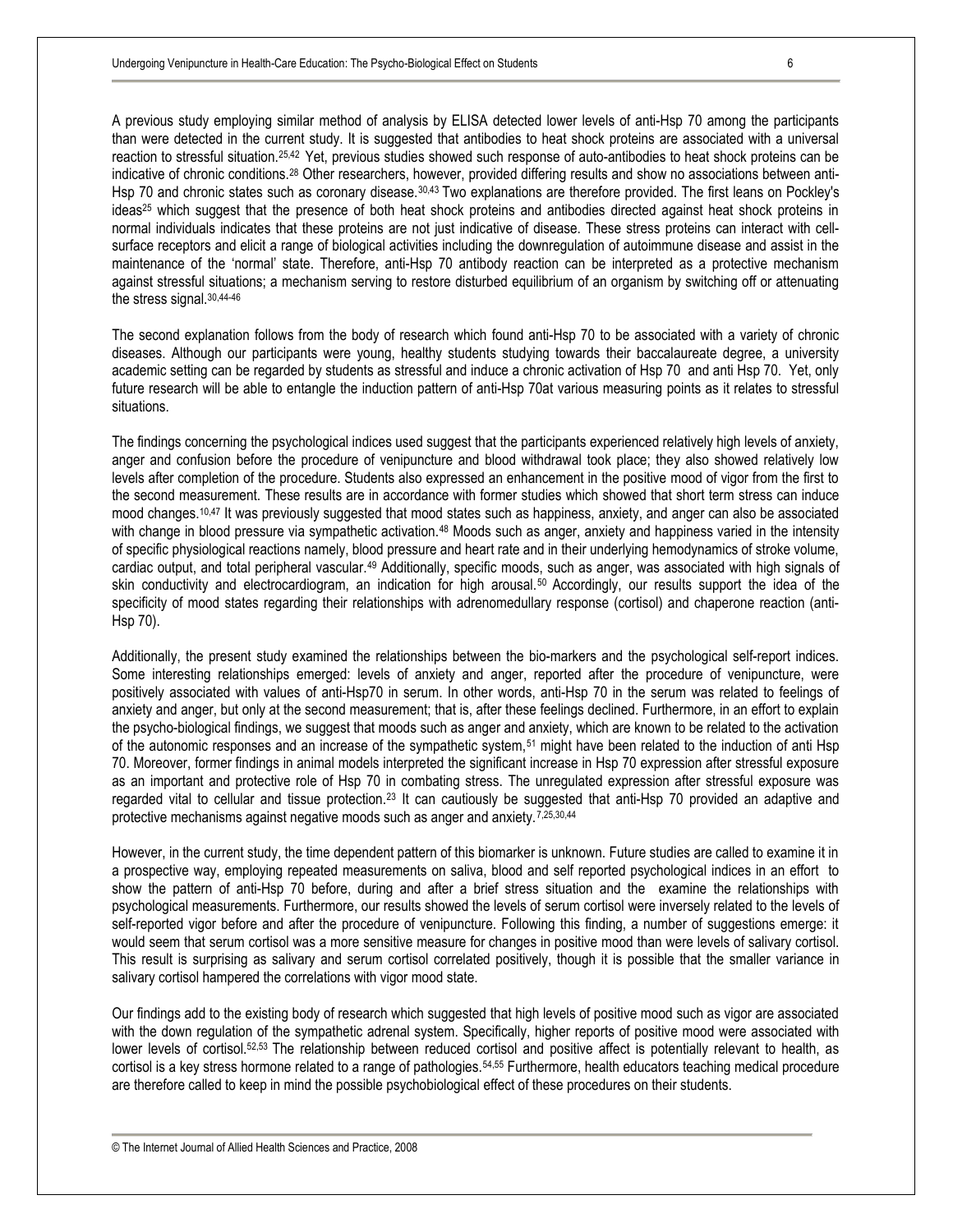To the best of our knowledge the current study provides a first attempt to relate psychological states with both cell chaperone and cortisol biomarkers in regards to a venipuncture procedure. However, a few limitations should be addressed. Only four out of the sixty-four correlations between the biological and the psychological parameters were statistically significant and there is a possibility of Type-1 error. Another limitation lies in the fact that the biological data was only collected at one time point, limiting the assessment of anti Hsp 70. In the future, it would be advisable to measure biological data at various points throughout the experiment. Yet, two of the participants who provided second samples after an hour had an elevation in the autoantibody level. Future studies are called for to look at the pattern of anti-Hsp 70 along few measuring points before, during, and after a stressful situation.

## **CONCLUSIONS**

Health-care educators need to further evaluate and be aware of the possible psychological and psychobiological effects of venipuncture performed on health-care students in order to maintain their students' well being. Possible short and long-term harmful effects need to be considered as well as methods aimed at reducing such risks.

**\_\_\_\_\_\_\_\_\_\_\_\_\_\_\_\_\_\_\_\_\_\_\_\_\_\_\_\_\_\_\_\_\_\_\_\_\_\_\_\_\_\_\_\_\_\_\_\_\_\_\_\_\_\_\_\_\_\_\_\_\_\_\_\_\_\_\_\_\_\_\_\_\_\_\_\_\_\_\_\_\_\_\_\_\_\_\_\_\_\_\_\_\_\_\_\_\_\_\_\_\_\_** 

#### **REFERENCES**

- 1. Panzarella KJ, Manyon AT. A model for integrated assessment of clinical competence. *J Allied Health 2007;* 36 (3); 157-64.
- 2. Kiecolt-Glaser JK, McGuire L, Robles T, Glaser R. Psychoneuroimmunology and psychosomatic medicine: back to the future. *Psychosom Med* 2002; 64: 15-28.
- 3. Sarid O, Anson O, Yaari A, Margalith M. Epstein-Barr virus specific salivary antibodies as related to stress caused by examinations. *J Med Virol*. 2001; 64: 149-56.
- 4. Sarid O, Anson O, Yaari A, Margalith M. Human cytomegalovirus salivary antibodies as related to stress. *Clin Lab* 2002; 48: 297-305.
- 5. Sarid O, Anson O, Yaari A, Margalith M. Are coping resources related to humoral reaction induced by academic stress? An analysis of specific salivary antibodies to Epstein-Barr virus and cytomegalovirus. *Psychol Health Med* 2003; 8: 105-17.
- 6. Sarid O, Anson O, Yaari A, Margalith M. Coping styles and changes in humoral reaction during academic stress. *Psychol Health Med*. 2004; 9: 85-99.
- 7. Kiecolt-Glaser JK, McGuire L, Robles T, Glaser R. Psychoneuroimmunology: psychological influences on immune function and health. *J Consult Clin Psycho* 2002; 70: 537-47.
- 8. Ng V, Koh D, Mok BYY, Chia SE, Lim LP. Salivary biomarkers associated with academic assessment stress among dental undergraduates. *J Dent Educ* 2003; 67: 1091-4.
- 9. Stowell JR. Use and abuse of academic examination in stress research. *Psychosom Med* 2003; 65: 1055–7.
- 10. Sarid O, Anson O, Bentov Y. Students' reactions to three types of examinations. *Adv Health Sci Educ Theory Pract* 2005; 10: 291-302.
- 11. Pandey P, Chaudhary R, Tondon R, Khetan D. Predictable and avoidable human errors in phlebotomy area an exclusive analysis from a tertiary health care system blood bank. *Transfusion* 2007; 38 (11-12): 1071-81.
- 12. Ferguson E. Predictors of future behaviour: a review of the psychological literature on blood donation. *Br J Health Psychol* 1996; 1: 287-308.
- 13. Ferguson E, Bibby PA. Predicting future blood donor returns: past behavior, intentions, and observer effects, *Health Psychol* 2002; 21: 513-8.
- 14. Heim C, Nemeroff CB. The role of childhood trauma in the neurobiology of mood and anxiety disorders: preclinical and clinical studies, *Biol Psychiatry* 2001; 49**:** 1023–39.
- 15. Jessop DS, Turner-Cobb JM. Measurement and meaning of salivary cortisol: A focus on health and disease in children. *Stress* 2007; 11: 1–14.
- 16. Elzinga BM, Roelofs K, Tollenaar MS, Bakvis P, van Pelt,J, Spinhoven P. Diminished cortisol responses to psychosocial stress associated with lifetime adverse events: A study among healthy young subjects. Psychoneuroendocrinology 2008; 33: 227-37.
- 17. Heim C, Plotsky O, Nemeroff, CB. Importance of studying the contribution of early adverse experiences to neurobiological findings in depression. *Neuropsychopharmacology* 2004; 29: 641–8.
- 18. Heim C, Newport J. Heit S, Graham YP, Wilcox M, et al. Pituitary-adrenal and autonomic responses to stress in women after sexual and physical abuse in childhood. *JAMA* 2000*;* 284: 592-7.
- 19. Johnson JD, Fleshner M. Releasing signals, secretory pathways, and immune function of endogenous extracellular heat shock protein. *J Leukoc Biol* 2006; 79: 425-34.
- 20. Bienemann AS, Lee YB, Howarth J, Uney JB. Hsp70 suppresses apoptosis in sympathetic neurons by preventing the activation of C-Jun. *J Neurochem* 2007; 104(1): 271-8.

<sup>©</sup> The Internet Journal of Allied Health Sciences and Practice, 2008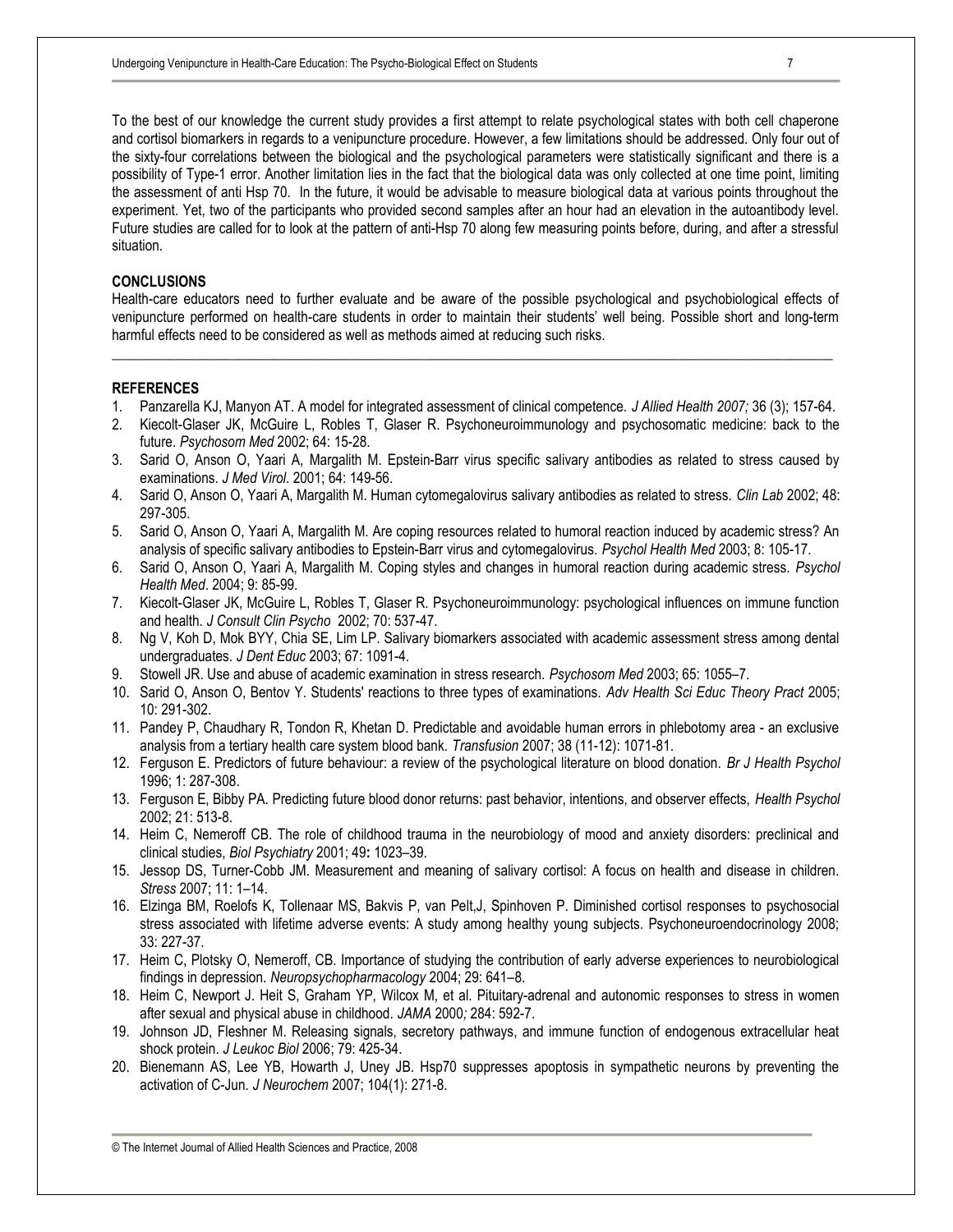- 21. Munari L, Charchat S, Rodrigues L, von Muhlen CA, Bau AR, et al. An ELISA serum assay for autoantibodies to HSP70 in immune-mediated hearing loss. *J Immunol Methods* 2003; 283; 155-61.
- 22. Ravagnan L, Gurbuxani S, Susin SA, Maisse C, Daugas E, et al. Heat-shock protein70 antagonizes apoptosis-inducing factor. *Nat Cell Biol* 2001; 3: 839-43.
- 23. Samson J, Sheeladevi R, Ravindran R, Senthilvelan M. Stress response in rat brain after different durations of noise exposure. *Neuroscience Research* 2007; 57: 43-7.
- 24. Schmitt E, Gehrmann M, Brunet M, Multhoff G, Garrido C. Intracellular and extracellular functions of heat shock proteins: repercussions in cancer therapy. *J Leukoc Biol* 2007; 81: 5-27.
- 25. Pockley AG. Heat shock proteins in health and disease: therapeutic targets or therapeutic agents? *Expert Rev Mol Med* 2001; 3: 1-21.
- 26. Xu Q. Role of heat shock proteins in atherosclerosis. *Arterioscler Thromb Vasc Biol* 2002; 22: 1547–59.
- 27. Pockley AG, Georgiades A., Thulin T, de Faire U, Frostegard J. Serum heat shock protein70 levels predict the development of atherosclerosis in subjects with established hypertension. *Hypertension* 2003; 42: 235-8.
- 28. Hayem G, De Bandt M, Palazzo E, Roux S, Combe B, et al. Anti-heat shock protein70 kDa and 90 kDa antibodies in serum of patients with rheumatoid arthritis. *Ann Rheum Dis* 1999; 58: 291-6.
- 29. Martin CA, Carson, SE, Kowalewski R, Bernstein D, Valentino M, et al. Aberrant extracellular and dendritic cell (DC) surface expression of heat shock protein (Hsp)70 in the rheumatoid joint: possible mechanisms of Hsp/DC-mediated cross-priming. *J Immunol* 2003; 171: 5736-42.
- 30. Vogt S, Portig I, Kusch B, Pankuweit S, Sirat AS, et al. Detection of anti-Hsp70 immunoglobulin G antibodies indicates better outcome in coronary artery bypass grafting patients suffering from severe preoperative angina. *Ann Thorac Cardiovasc Surg* 2004; 7: 883-9.
- 31. Wu TMJ, Chen S, Sun Y, Xiao C, Gao Y, et al. Association of plasma antibodies against the inducible Hsp70 with hypertension and harsh working conditions. *Cell Stress Chaperones* 2001; 6: 394-401.
- 32. Yuan J, Yang M, Yao H, Zheng J, Yang Q, et al. Plasma antibodies to heat shock protein 60 and heat shock protein 70 are associated with increased risk of electrocardiograph abnormalities in automobile workers exposed to noise. *Cell Stress Chaperones* 2005; 10: 126-35.
- 33. Pockley AG, Shepherd J, Corton JM. Detection of heat shock protein 70 (Hsp70) and anti-Hsp70 antibodies in the serum of normal individuals. *Immunol Invest* 1998; 27: 367-77.
- 34. Antonovsky A. *Unraveling the mystery of health: new perspective on mental and physical well being*. San Francisco CA: Jossey-Bass; 1987.
- 35. Antonovsky A. The structure and properties of the sense of coherence scale. *Soc Sci Med* 1993; 36: 725-33.
- 36. Beck AT, Ward CH, Mendelson M, Mock J, Erbaugh J. An inventory for measuring depression. *Arch Gen Psychiatry* 1961; 4: 561-71.
- 37. Steer RA, Beck AT. Beck Depression Inventory (BDI). In: L.I. Sederer & B. Dickey (Eds) *Outcomes assessment in clinical practice*. Baltimore: Williams & Wilkins; 1996.
- 38. Iancu I, Horesh N, Lepkifker E, Drory Y. An epidemiological study of depressive symptomatology among Israeli adults: prevalence of depressive symptoms and demographic risk factors. *Isr J Psychiatry Relat Sci* 2003; 40: 82-9.
- 39. McNair DM, Lorr M, Droppleman LE. *Profile of mood states manual*. San Diego, CA: Educational and Industrial Testing Service; 1971.
- 40. Derogatis LR*. SCL-90: Administration, scoring, and procedure manual- I.* Baltimore, MD: Johns Hopkins; 1977.
- 41. Fortuyna HAD, van Broekhovena F, Span PN, Backstrom T, Zitman FG, et al. Effects of PhD examination stress on allopregnanolone and cortisol plasma levels and peripheral benzodiazepine receptor density*, Psychoneuroendocrinology* 2004; 29, 1341–4.
- 42. Chen CJ, Wen HJ, Liu SH, Lin MS, Lin TS. Serum heat shock protein (HSP70) and its antibody (Anti-HSP70) levels in male foundry workers in Taiwan. *Bull Environ Contam Toxicol* 2006; 77: 707-11.
- 43. Zhu J, Quyyumi AA, Wu H, Csako G, Rott D, et al. Increased serum levels of heat shock protein 70 are associated with low risk of coronary artery disease, *Arterioscler Thromb Vasc Biol* 2003;23: 1055-9.
- 44. Campisi J, Leem TH, Fleshner M. Stress-induced extracellular Hsp72 is a functionally significant danger signal to the immune system. *Cell Stress Chaperones* 2003; 8: 272-86.
- 45. Filipovi D, Gavrilovi L, Dronjak S, Radojčić BM. Brain glucocorticoid receptor and heat shock protein 70 levels in rats exposed to acute, chronic or combined stress. *Neuropsychobiology* 2005; 51: 107-14.
- 46. Fleshner M, Laudenslager ML. Psychoneuroimmunology: then and now. *Behav Cogn Neurosci Rev* 2004; 3: 114-30.
- 47. Egloff B, Schmukle SC, Burns LR, Kohlmann CW, Hock M. Facets of dynamic positive affect: differentiating joy, interest, and activation in the positive and negative affect schedule (PANAS). *J Pers Soc Psychol* 2003; 85: 528-40.
- 48. James GD, Yee LS, Harshfield GA, Blank SG, Pickering TG. The influence of happiness, anger, and anxiety on the blood pressure of borderline hypertensives. *Psychosom Med* 1986; 48: 502–8.

© The Internet Journal of Allied Health Sciences and Practice, 2008